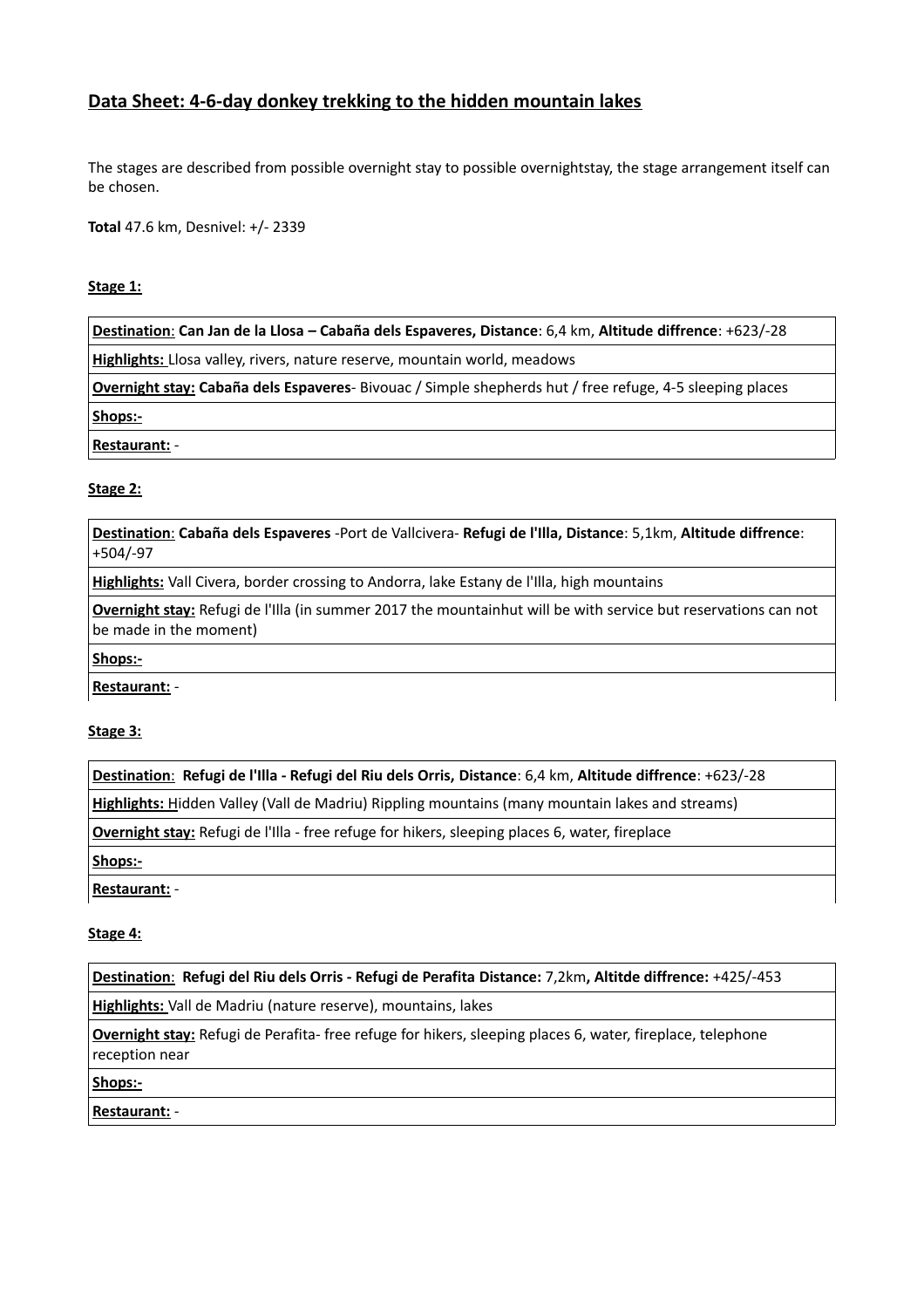# **Stage 5:**

 **Destination**: **Refugi de Perafita – Refugi Estanys de la Pera, Distanz**: 4,9km, **Höhe**:+414/-242

**Highlights:** Mountain Lake Perafita, pass / border with Andorra and Spain

**Overnight stay:** Refugi Estanys de la Pera, warden mountain hut, Web:

**<https://www.feec.cat/refugi/refugi-estanys-de-la-pera/>** Tel: 606 99 14 73, Email:

refugiestanysdelapera@feec.cat, mattresses and blankets available, meals and beverages, WC / shower, sleeping places 35

#### **Shops:-**

**Restaurant:** Refugi Estanys de la Pera (meals and drinks)

# **Stage 6:**

 **Destination**: **Refugi Estany de la Pera– Refugi Font de les Pollineres**, **Distanz:** 2,1km, **Höhe:** -399/+5

**Highlights:** Waterfall, Mountain lake, Fountain

**Overnight stay:** Refugi Font de les Pollineres - free refuge for hikers, sleeping places 6, water, fireplace, telephone reception near

#### **Shops:-**

**Restaurant:** -

# **Stage 7:**

 **Destination**: **Refugi Font de les Pollineres- Refugi Cap del Rec, Distanz:** 6,7km**, Höhe:** +210/-33

**Highlights:** View to the northern side of the Sierra de Cadi and panoramic view of the valley of the Cerdanya, mountain meadows and forests

**Overnight stay:** Refugi Cap del Rec [www.lles.net](http://www.lles.net/) - Tel: 973 293 100, E-Mail: refugi@lles.ne, mattresses, blankets, shower

**Shops:-**

**Restaurant:** Refugi Cap de Rec

# **Stage 8:**

 **Destination**: **Refugi Cap del Rec**- Viliella- **Cal Jan de la Llosa, Distance:** 7,7km, **Altitude diffrence:** +47/-504

**Highlights:** Forests, meadows, mountain village

**Overnight stay:** Cal Jan de la Llosa, overnight in tents. (Closest accommodation in Lles de Cerdanya)

**Shops:-**

**Restaurant:** -

OR:

# **Stage 7:**

 **Destination**: **Refugi Font de les Pollineres- Aranser, Distance**: 7,4 , **Altitude diffrence**: +102/ -608

**Highlights:** Forests, mountain village